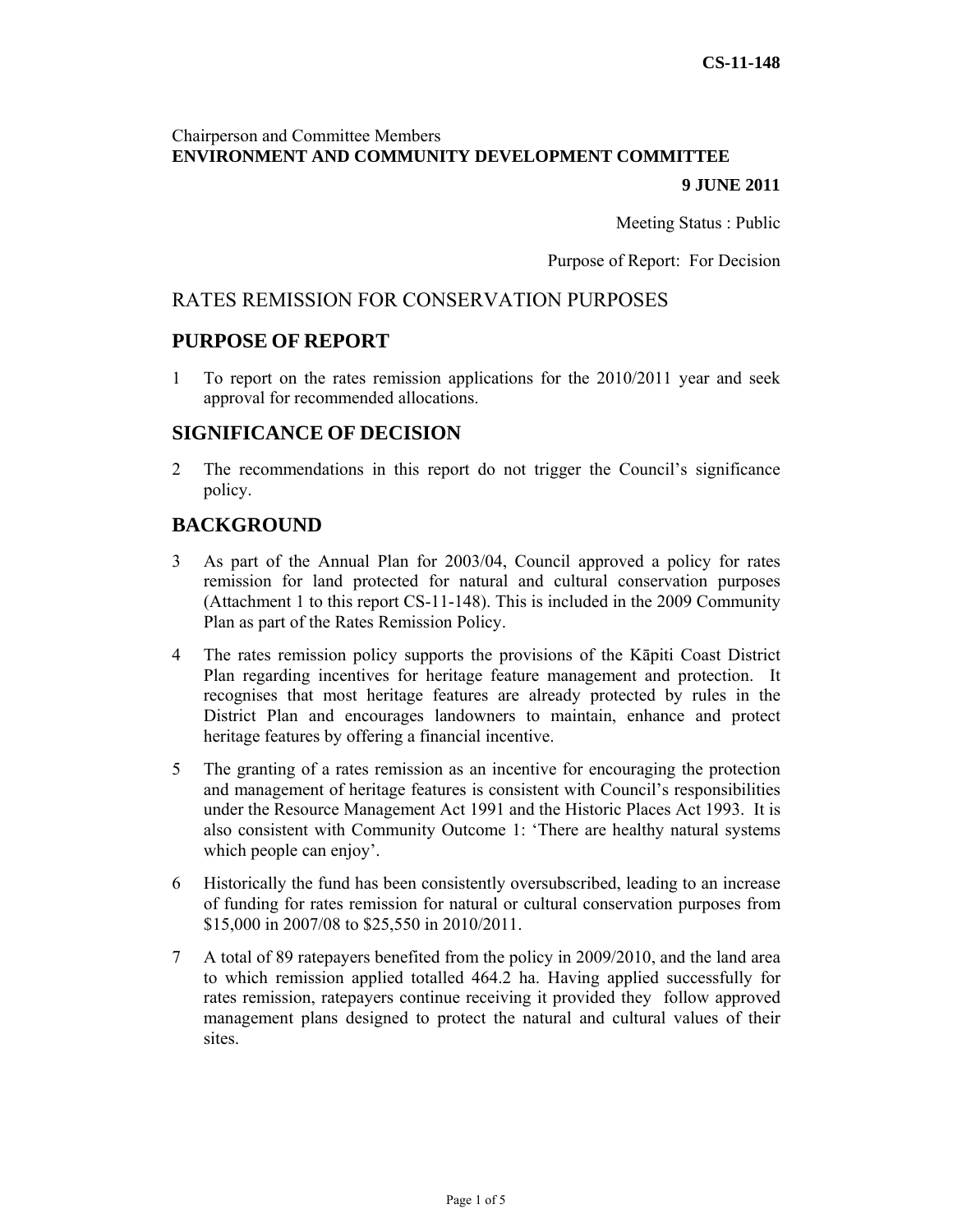- 8 The Rates Remission for Conservation Purposes programme was advertised in local media in April, 2011. Two new applications were received and are recommended for approval. They have been added (marked with an asterisk) to the list of recommendations included as Attachment 2 to this report CS-11-148.
- 9 The first application is for a 2.9ha wetland at 231 Te Hapua Road, Ōtaki, listed in the Heritage Register of the District Plan as Ecological Site KO57. The wetland is part of the regionally significant Te Hapua wetland complex, and provides habitat for *Eleocharis sphacelata* ('bamboo spike sedge', 'kuta') a tall sedge valued by Māori for weaving. The wetland also contains open water-reedland-sedgelandscrub wetland associations that are under-represented in the district. The owners have fenced off the wetland and planted extensive buffers to restore its values. They have participated in a collaborative wetland restoration programme for Te Hapua Road landowners run by Greater Wellington Regional Council and Kāpiti Coast District Council and are committed to wetland conservation.
- 10 The second application is for a 1.5ha wetland at 233 Te Hapua Road, Ōtaki, which is also listed in the Heritage Register of the District Plan as Ecological Site KO57, because its hydrology and ecology are linked to the nearby wetland at 231 Te Hapua Road. The two properties are owned by the same landowner.

# **CONSIDERATIONS**

#### **Principles of Rate Remission for Conservation Purposes**

- 11 The following sections will discuss the principles of rates remission, a range of funding scenarios will be presented in a table, and a recommendation made on the levels of rates remission for 2010/2011.
- 12 The main principle behind the rates remission programme is to recognise the conservation efforts of ratepayers and the positive contribution their actions make to the district's cultural and biodiversity values.
- 13 The owners of these properties are often motivated solely by the desire to protect and manage their environment, and their actions are voluntary. Many are keen conservationists while others may fence off a bush remnant as the pasture gain is negligible or to better manage stock movement. Whatever their motivation, addressing significant pressures such as stock grazing or noxious pests has a positive impact on the Kāpiti Coast environment.
- 14 Landowners could use the rates rebate for the upkeep of stock-proof fencing or pest animal and weed control, but in most instances the amount of remission is far less than the true cost of these activities.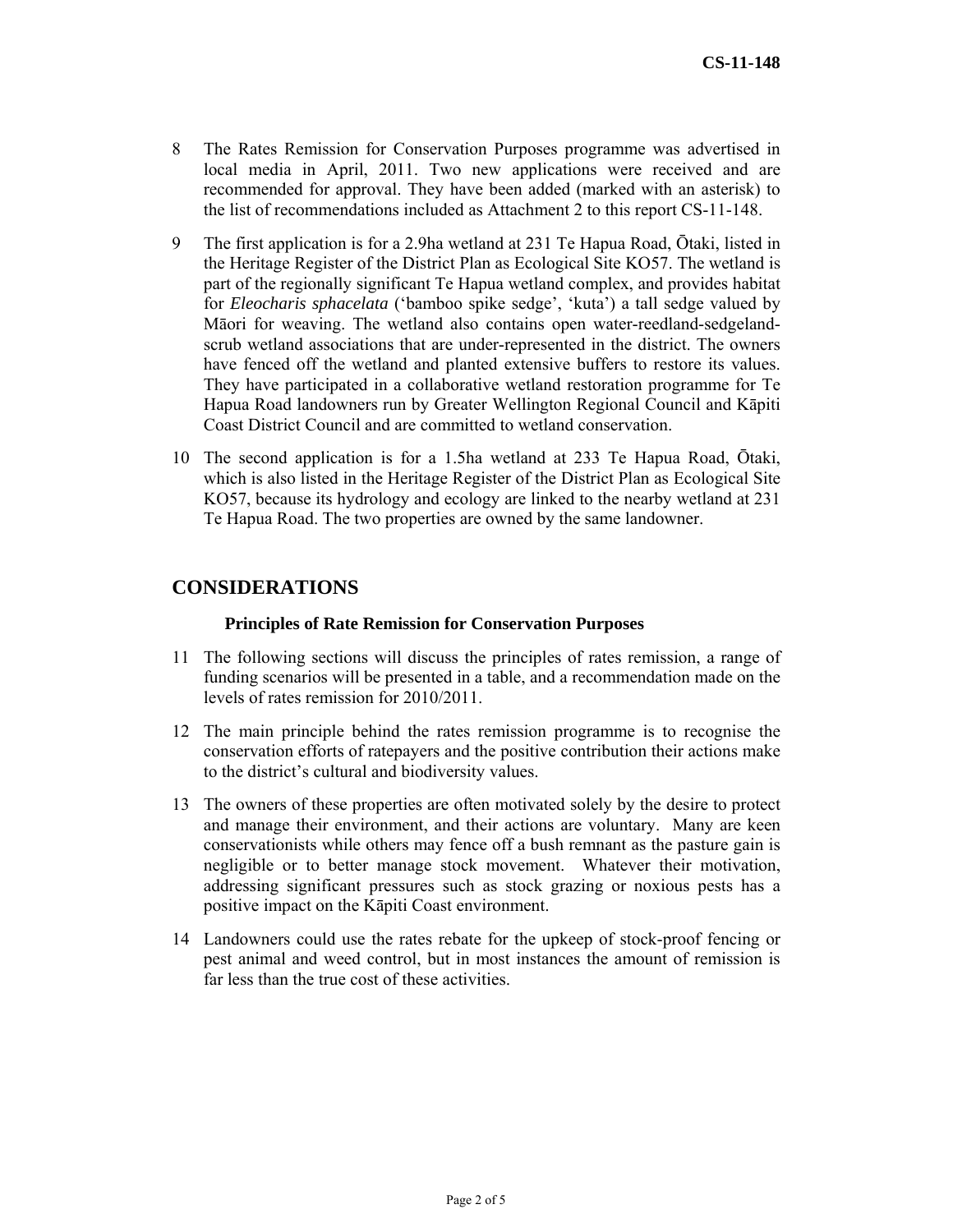15 Rates remission is an added incentive for landowners to respect the conservation values in the situation where that property has a legal protection mechanism in place. The provision of rates remission also provides a good basis for an ongoing partnership between Council and the land owner.

#### **Calculation of Rates Remission**

- 16 Rates remission amounts are calculated according to the size of the heritage feature as shown in Table 1. This method is coarsely related to the level of contribution towards the environment as larger areas of forest or wetland are generally more significant. This does not take into account, however, the presence of rare and endangered species or the amount of time and effort put into management.
- 17 This method allows an adjustment to the level of remission using minimum, medium and maximum remission bands as shown in Table 1. The selected band applies to all recipients. This year's budget allowed for a 2.2% increase in remission levels to compensate for inflation, and this increase is applied to all remission bands.

| Size of total<br>protected | Minimum rates<br>remission | <b>Medium rates</b><br>remission | <b>Maximum rates</b><br>remission |
|----------------------------|----------------------------|----------------------------------|-----------------------------------|
| area/feature (ha)          | possible (\$)              | possible (\$)                    | possible (\$)                     |
|                            |                            |                                  |                                   |
| Up to 1.0 ha               | \$59                       | \$89                             | \$119                             |
| $1.001 - 5.0$ ha           | \$116                      | \$177                            | \$237                             |
| $5.001 - 10.0$ ha          | \$174                      | \$266                            | \$356                             |
| $10.001 - 20.0$ ha         | \$232                      | \$355                            | \$474                             |
| $20.001 - 30.0$ ha         | \$290                      | \$443                            | \$593                             |
| $30.001 - 40.0$ ha         | \$348                      | \$532                            | \$711                             |
| $40.001 - 50.0$ ha         | \$406                      | \$621                            | \$830                             |
| $50.001 - 70.0$ ha         | \$464                      | \$709                            | \$948                             |
| 70.001 - 100.0 ha          | \$522                      | \$798                            | \$1,026                           |
| More than 100 ha           | \$580                      | \$887                            | \$1,186                           |

# **Table 1: 2010/11 Level of Remission vs Feature Size ( Including 2.2% Inflation Adjustment from 2009/2010).**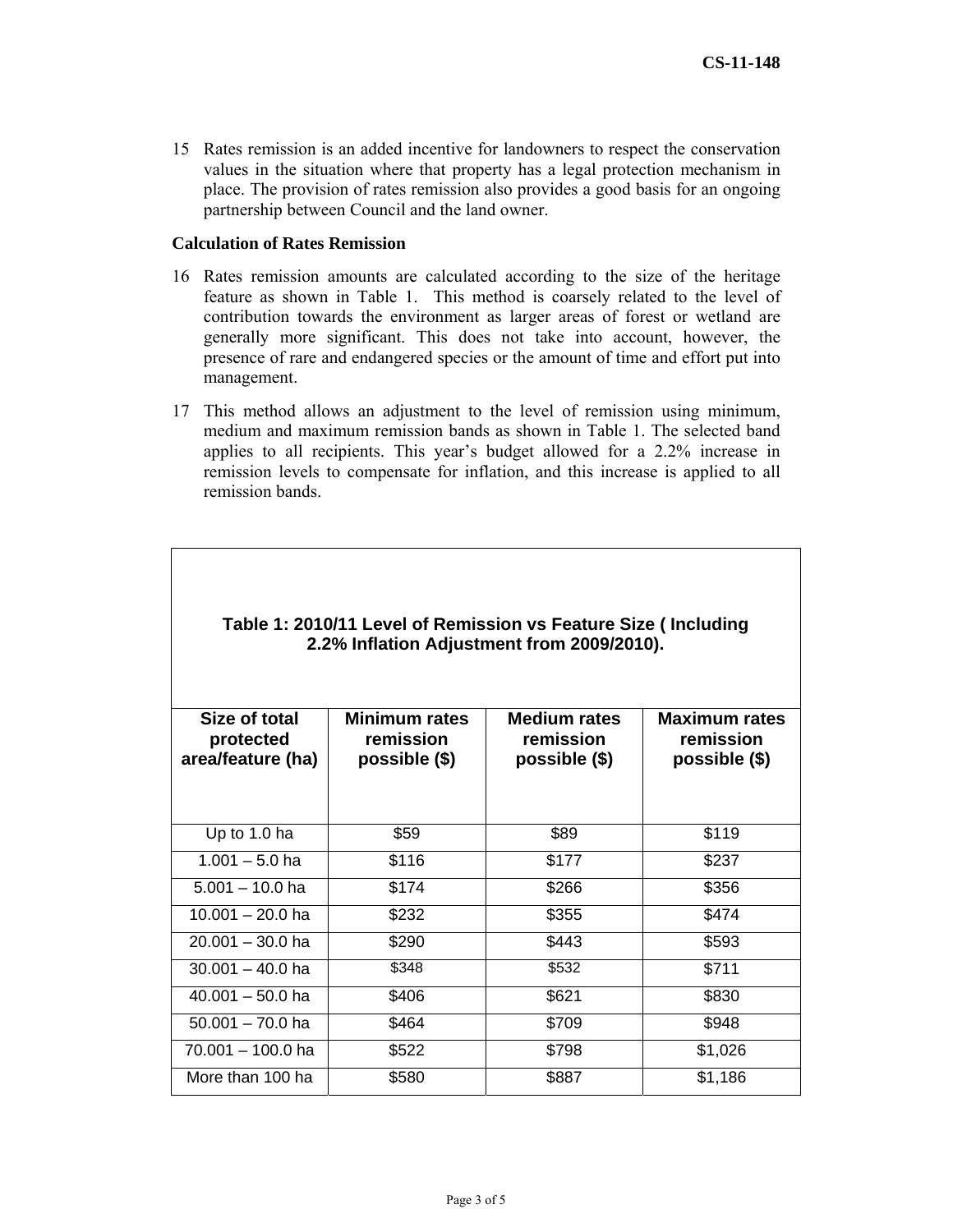- 18 The Rates Remission Policy will be subject to review as the Long Term Plan is developed in 2011/12. This will include reviewing the mechanism by which the level of remission is determined, i.e. the minimum, medium, and maximum remission levels shown in Table 1.
- 19 Council approved the application of the maximum band of rates remission for the 2009/2010 year.
- 20 Given that applying the maximum band results in modest levels of remission (\$237 for areas between 1.001ha and 5ha, and most areas are smaller than 5ha), applying bands that reduce current levels could undermine the programme.
- 21 The amount of rates remission allocated if the maximum band is applied is within the budget of \$25,550. Therefore it is recommended that the maximum band of remission is applied, resulting in allocation of \$23,436 for Rates Remission for Conservation Purposes in 2010/11.

#### Financial Considerations

22 There are no other financial considerations.

#### Legal Considerations

23 There are no legal considerations.

#### Delegation

24 The authority to make a decision on whether to grant rates remission for conservation purpose is described in the Rates Remission Policy Part 8: Rates Remissions for Land Protected for Natural or Cultural Conservation Purposes, included in Part Two of the 2009 Community Plan, pp 121-123:

*Any decision on whether to grant remission on rates will be at the discretion of the Council Committee responsible for the Council's environmental and natural heritage portfolio (at the time of adopting this Policy this is the Environment and Community Development Committee).* 

### Consultation

25 There are no consultation considerations.

### Policy Implications

26 There are no policy implications.

#### Publicity Considerations

27 A media release will be prepared to publicise the Council's decision.